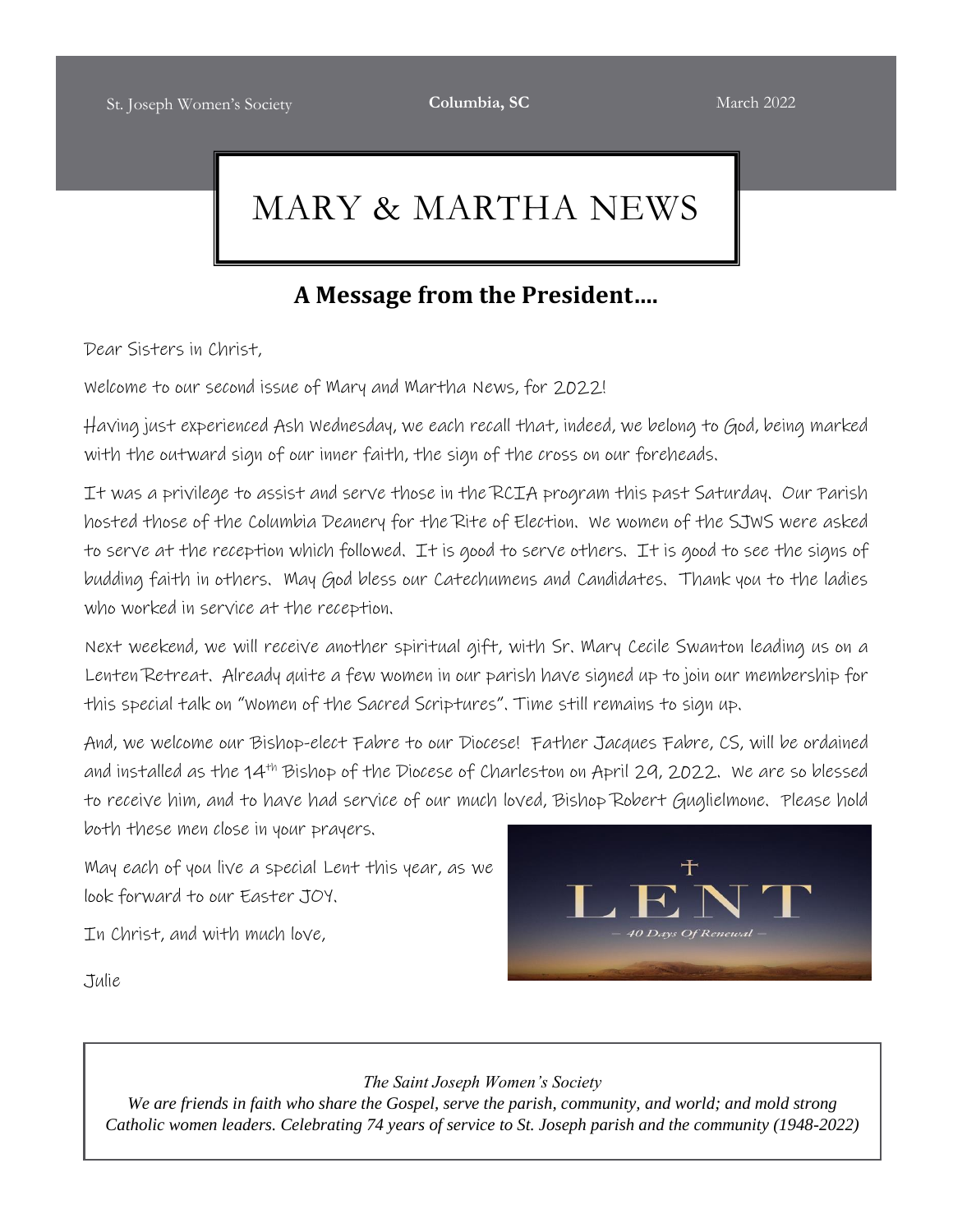

# Thank you \* Thank you \* Thank you

Your donations for Catholic Charities- Clean of Heart are

greatly appreciated. Your

*sharing of love*

in February goes along

way in our outreach to our community!



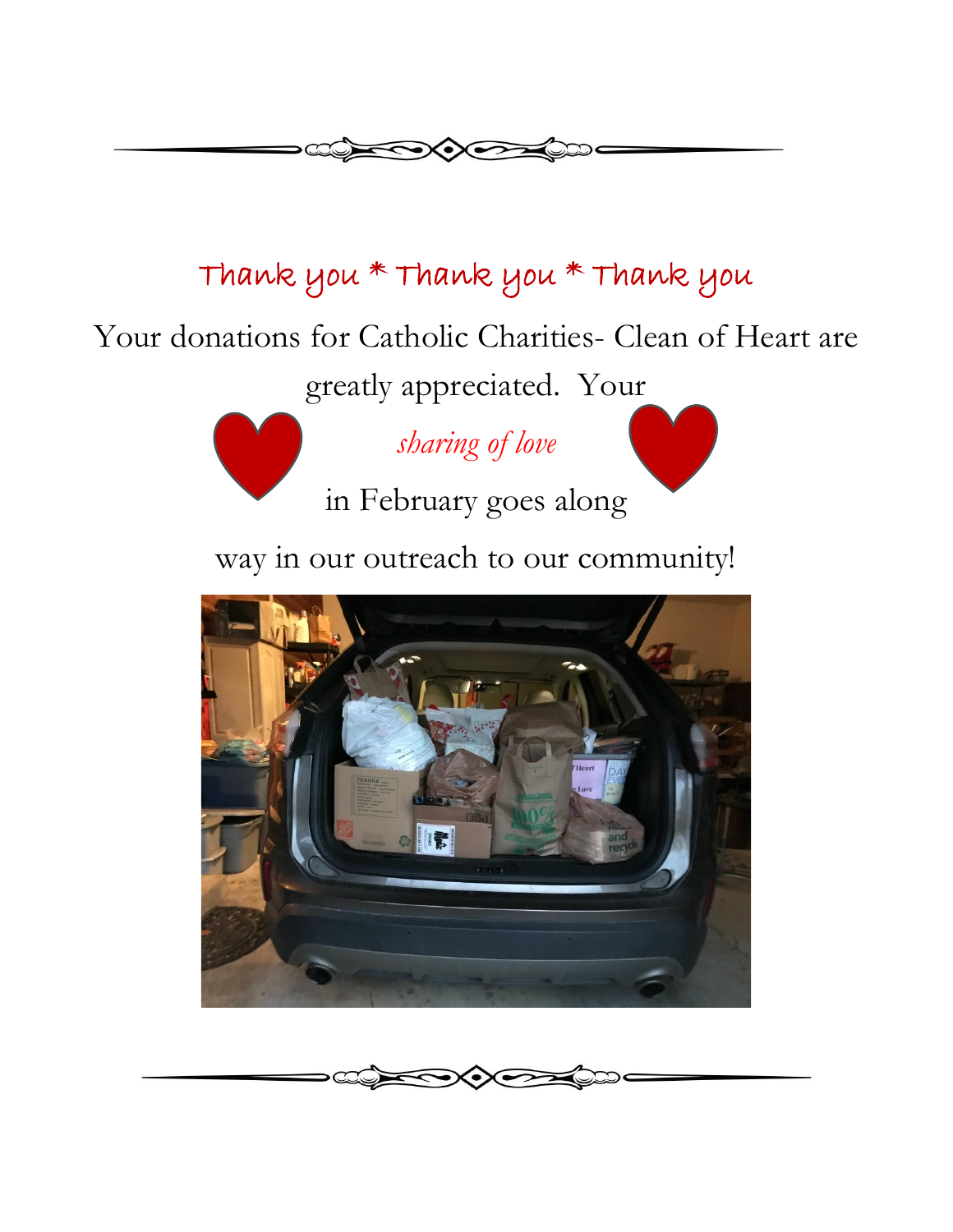#### **Food for Bereaved: Gwen Skipper**

I have been involved in this ministry for a number of years. Yet it seems to me that we have said goodby to a greater number of our loved ones the last two years. Maybe it is the uncertainty we have been living with during the covid pandemic. I can say that being able to provide assistance to grieving families blesses me. Being there to help carry their load is in just a small way carrying the cross of Christ. Thanks goes to all the members that work side by side to serve the family a tasty meal. Special thanks to retired team leader Claire Wagner, who served this ministry for many years. There are currently three teams that plan, prepare and serve the meals in rotation. More hands are always welcome. We have three team leaders; but it would make things work more smoothly if there was a coleader for each team. If you can take the position of co-leader or would like to join a team let Julie Rotureau know. Consider being blessed by serving the bereaved.

### **SPOTLIGHT ON COMMITTEE**

### **Legislative Report: Gwen Skipper**

It is more important than ever that we speak up and let our state and national legislators know what we stand for as Catholic Americans. It is really pretty easy to email your U.S. Congressman or Senator. Contact information is at [www.senate.gov](http://www.senate.gov/) or [www.house.gov](http://www.house.gov/). On the Diocese of Charleston web site - [Roman Catholic Diocese of Charleston](https://charlestondiocese.org/) - there is good information on legislative in South Carolina. On the diocese's web site click the "Take Action" button at the top of the page. Another great resource is the National Council Women Monthly Newsletter.

These bills in addition to others are listed on Diocesan web site.

Senate Bill 907-Abortion Pill Reversal could potentially stop more than half of the abortions occurring in South Carolina if women are provided the information. Mothers, and their pre-born children, deserve this chance. A woman should have full, informed consent that a decision she might immediately regret has a chance of reversal.

House Bill 4575 and Senate Bill 933-Tax Credits for Homeschool Parents- would provide income tax credits for parents or guardians for instruction-related expenses when teaching a qualifying student at home.

House Bill 4608: The Women's Sports Act prohibits biological men from playing on women's scholastic sports teams. More specifically, House Bill 4608 ensures that girls do not become spectators in their own sports by preserving the equal athletic opportunities that women fought long and hard to obtain.

#### Another great resource is the National Council Women Monthly Newsletter.

US Senate- S1486:Pregnant Workers Fairness Act-This bill prohibits employment practices that discriminate against making reasonable accommodations for qualified employees affected by pregnancy, childbirth, or related medical conditions. A *qualified employee* is an employee or applicant who, with or without reasonable accommodation, can perform the essential functions of the position, with specified exceptions.

Use your screen time this week to stand up for justice for all. Email your senators and congressmen or women.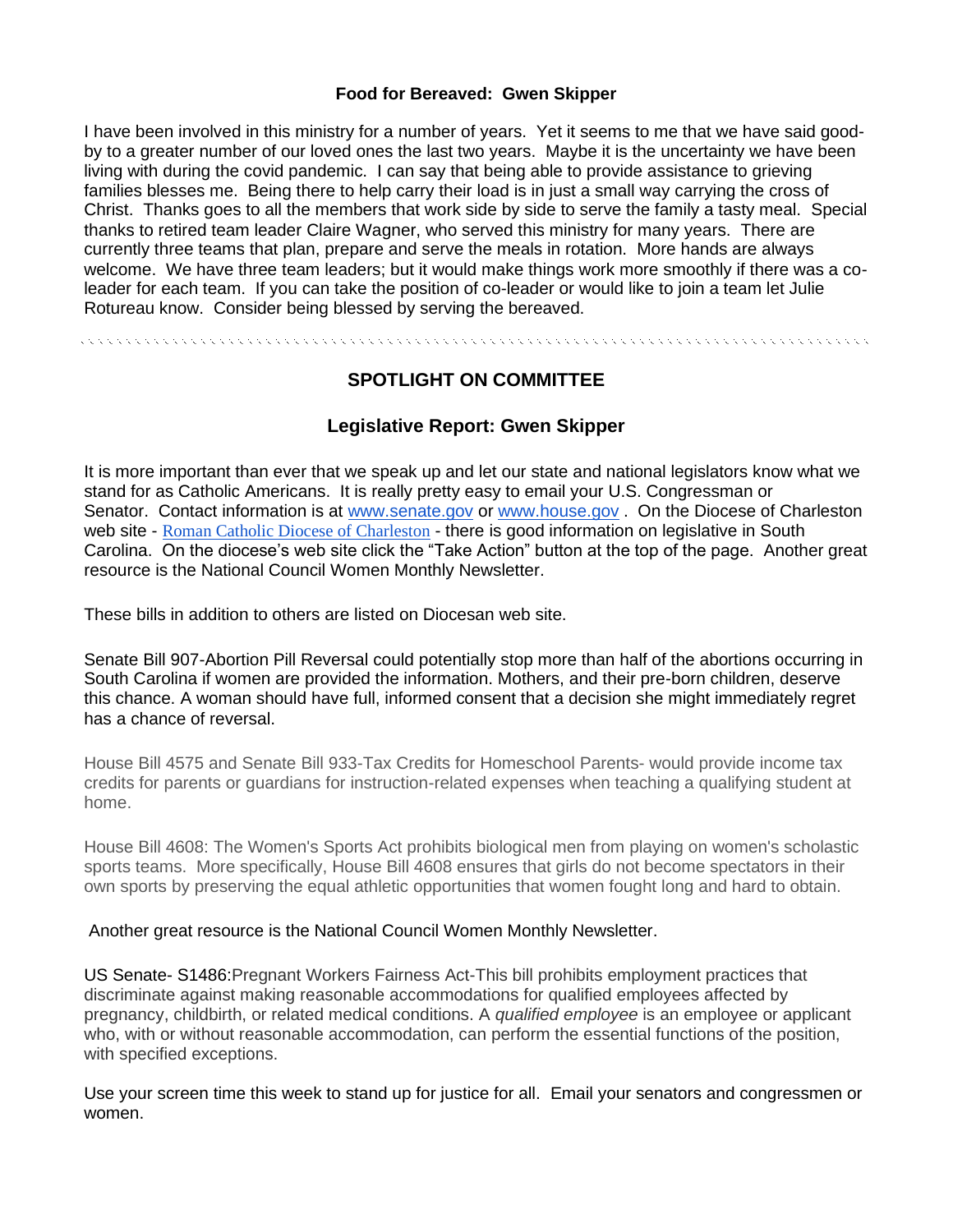### **A Note From Our Outgoing Deanery President**

Dear Board Members of the Columbia Deanery and Affiliate Members,

As my tenure of service comes to an end, I would like to take this opportunity to say "THANK YOU" one and ALL for your service. You have done a remarkable job despite the unusual circumstances we had to succumb to due to COVID. We forged ahead as best we could and continued to strive and survive. I am so honored to have served as your President, I wish only the best for the Columbia Deanery. I have no doubt after the installation of new officers ceremony that you will offer the incoming officers the same kindness and unwavering support as was offered to me. Your newly installed officers will begin their service after convention. Again, I say, Thank you! Peace and God's blessings upon each of you!

Sincerely, your Sister in Christ,

Yvonne W. Pygatt, President Columbia Deanery

| Mass Intentions - Dates for Your Calendar                                        |  |  |  |  |
|----------------------------------------------------------------------------------|--|--|--|--|
| In Memory of                                                                     |  |  |  |  |
| March                                                                            |  |  |  |  |
| 15th @ 7:30 am-Charles Timmons (Brother of Mary Fitzsimons)                      |  |  |  |  |
| 17th @ 7:30 am-Anna Seidler (Sister of Hilde Meisner)                            |  |  |  |  |
| 29th @ 7:30 am-Patrick McCabe (Brother-In-Law of Stephanie McCabe)               |  |  |  |  |
| April                                                                            |  |  |  |  |
| 19th @ 7:30 am-Delores Bettin (Mother-In-Law of Mary Bettin)                     |  |  |  |  |
| May                                                                              |  |  |  |  |
| 3rd $\omega$ 7:30 am-Jo Killoy                                                   |  |  |  |  |
| 26th @ 7:30 am-Walter Sagrera (Husband of Sophie Sagrera)                        |  |  |  |  |
| 31st @ 7:30 am-Dick Orf (Husband of Anita Owens Orf)                             |  |  |  |  |
| June                                                                             |  |  |  |  |
| 10th @ 7:30 am-Margaret Elaine Martin (Sister of Regina Spell)                   |  |  |  |  |
| May their souls and all the souls of our faithful departed, rest in peace. Amen. |  |  |  |  |

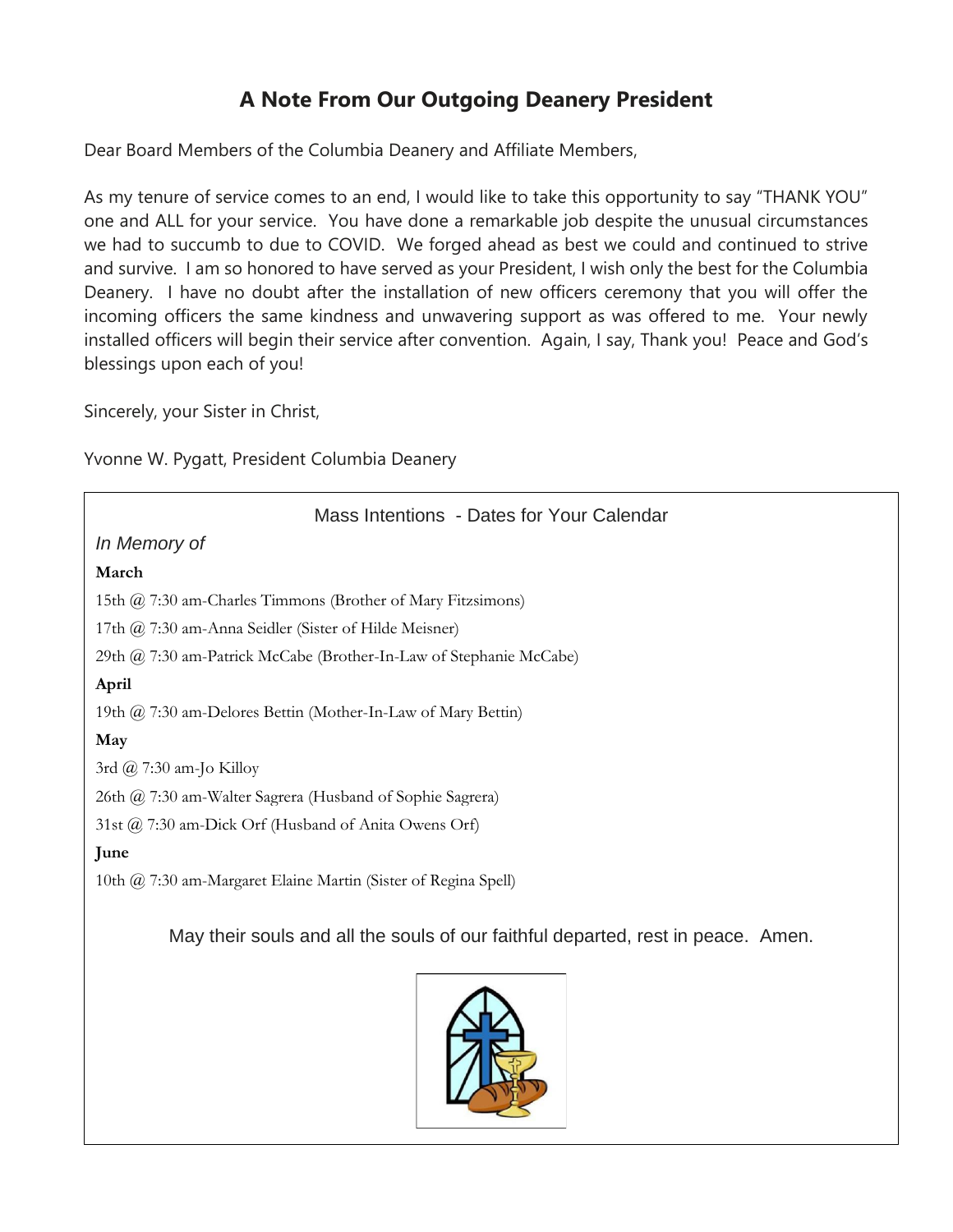Teresa Sowers is asking for our prayers for her family, especially for her siter, Schyrl, and her sister-in-law, Sandra. The Family has much going on right now and your prayers for them, for improved health, are appreciated.

## Seeking Help

We'd love to have a volunteer to take over making name badges. Periodically, our box of badges needs a facelift. From month to month, and on special occasions, new name badges need to be made up. The name badges are arranged in alphabetical order prior to each of our meetings and gatherings, ready for pick-up. Interested? It's easy, and we have a MS Word template already set up.

Please contact Julie Rotureau 803-463-4877.

### Announcing

Mary Sue Barnum has graciously agreed to be our Parliamentarian during this current term of offices.

She has agreed to do this, stepping down as our Leadership Commission Chair. Maria Carrero has graciously agreed to take on the position as Leadership Commission Chair during the same time period. THANK YOU ladies!

| <b>Upcoming Important Dates for Your Calendar:</b> |                                                                            |  |  |  |
|----------------------------------------------------|----------------------------------------------------------------------------|--|--|--|
| $\bullet$ March 13                                 | SJWS Lenten Retreat – MAB, Donor Hall, 1:30 p.m.                           |  |  |  |
|                                                    | • March 25, 26, 27 SCCCW 91 <sup>st</sup> Annual Convention, Fort Mill, SC |  |  |  |
| • April $16$                                       | Holy Saturday morning-decorate the Church for Easter                       |  |  |  |
| • May $15$                                         | Monthly meeting, 1:30 pm-tentative "Sip 'n Paint", Ursuline Hall,          |  |  |  |
| <b>MAB</b>                                         |                                                                            |  |  |  |
| $\bullet$ Maydate tbd                              | Crowning of the Blessed Virgin Mary                                        |  |  |  |
|                                                    |                                                                            |  |  |  |

May...date tbd Expecting a Columbia Deanery Meeting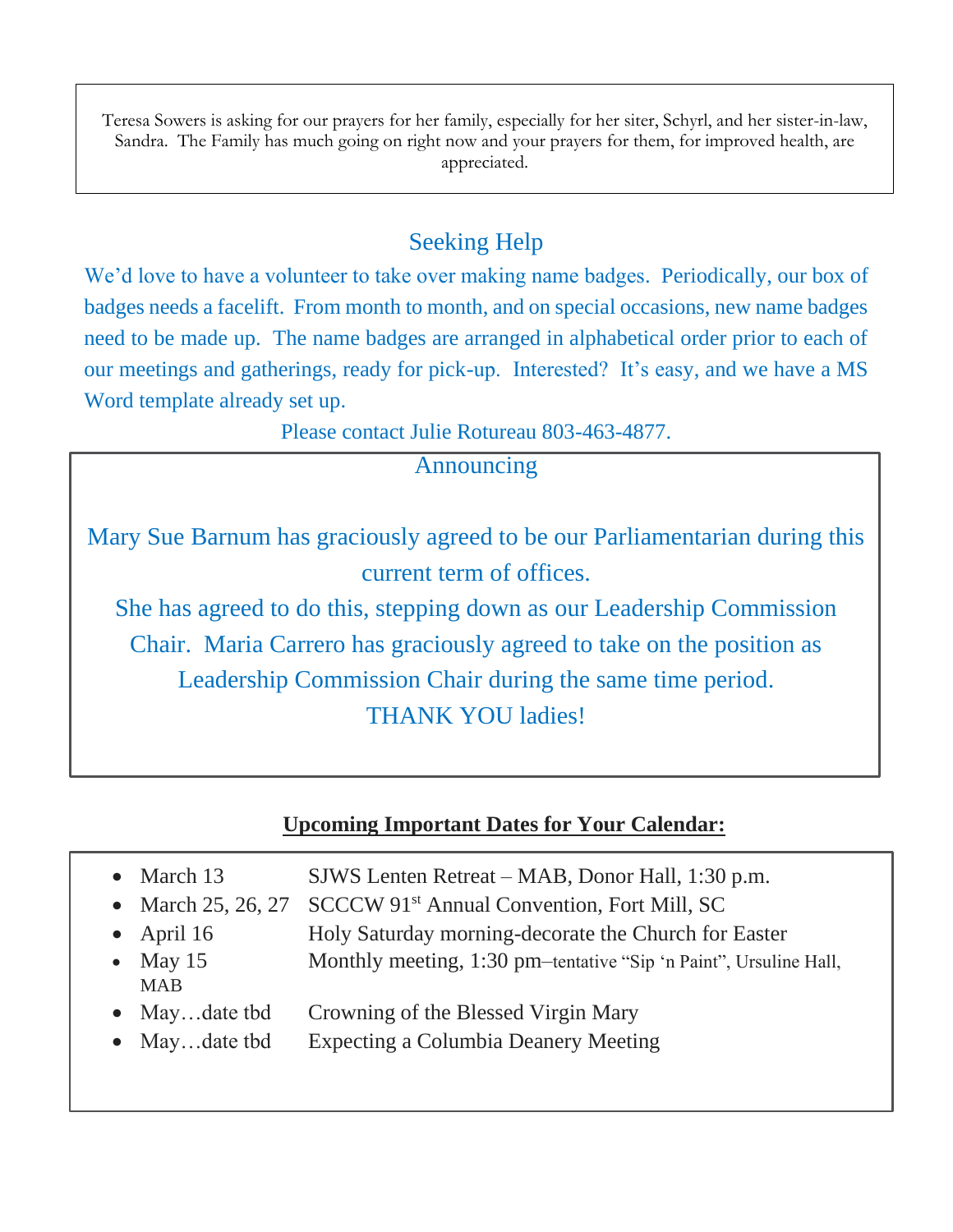### **Our Committee Work:**

| Church Care                                                                  | <b>Theresa Dionne</b>                        |
|------------------------------------------------------------------------------|----------------------------------------------|
| Church Altar Linen Care                                                      | Claire Wagner, Stephanie McCabe,             |
|                                                                              | <b>Beverly Seely</b>                         |
| Communications: Newsletter (Mary & Martha)                                   | Mary Ellen Perretta                          |
| Directory                                                                    | Mary Sue Barnum                              |
| Telephone Committee                                                          | <b>Teresa Sowers</b>                         |
| Flocknote                                                                    | Julie Rotureau                               |
| Community Outreach- "Smile Kits"                                             | Anne Hoppmann                                |
| Flowers/Decorating Church                                                    | Sophie Sagrera, Mindy McBurney               |
| Food for the Bereaved                                                        | Gwen Skipper, Teresa Dionne,                 |
|                                                                              | Maria Carrero, Julie Rotureau                |
| <i>History</i>                                                               | Regina Spell, Teresa Sowers                  |
| Hospitality                                                                  | Regina Spell – Group 1                       |
|                                                                              | Shawn Giese - Group, 2                       |
|                                                                              | Irene Lightsey $-$ Group 3                   |
| Legislative                                                                  | Gwen Skipper                                 |
| Membership                                                                   | Martha Becht, Beverly Stricklin, Mary Bettin |
| Programs                                                                     | Martha Becht                                 |
| Special Events Birthright Baby Shower & Tea Room Hilde Meisner, Gwen Skipper |                                              |
| <b>Memorial Mass Reception</b>                                               | Cece Zimmerman and Stepanie McCabe           |
| <b>Ways and Means</b>                                                        | Martha Becht and Teresa Sowers               |
|                                                                              |                                              |

#### **From your Treasurer – "All about Mary"**

March is upon us! As I pondered this month's Mary topic, I knew I wanted to write about Our Lady of Knock since when I think of March I think of the Irish and St. Patrick. I was conflicted however, on how to bring St. Joseph in as March 19 is the Feast of St. Joseph. Keep reading – my prayers were answered.

"Our Lady of Knock", also known as "Our Lady of Silence"

Knock is a remote village in western Ireland. On the rainy evening of August 21, 1979 there appeared a cloud of light upon the gable of the church of St. John the Baptist. Below the light were 3 figures – the Blessed Virgin in the center, **St. Joseph** on her right, and St. John the Evangelist on her left. There was an altar to the left of them, which contained a cross and a lamb. Above the altar were angels. Our Lady never spoke but had her arms bent and palms turned inward, like a priest praying at Mass. She is teaching us to be silent and reverent in our prayers to Our Lord. There were 15 people that witnessed this apparition which lasted approximately 2 hours. Although there was a rainstorm during the apparition, the ground under the figures and altar as well as the figures remained dry.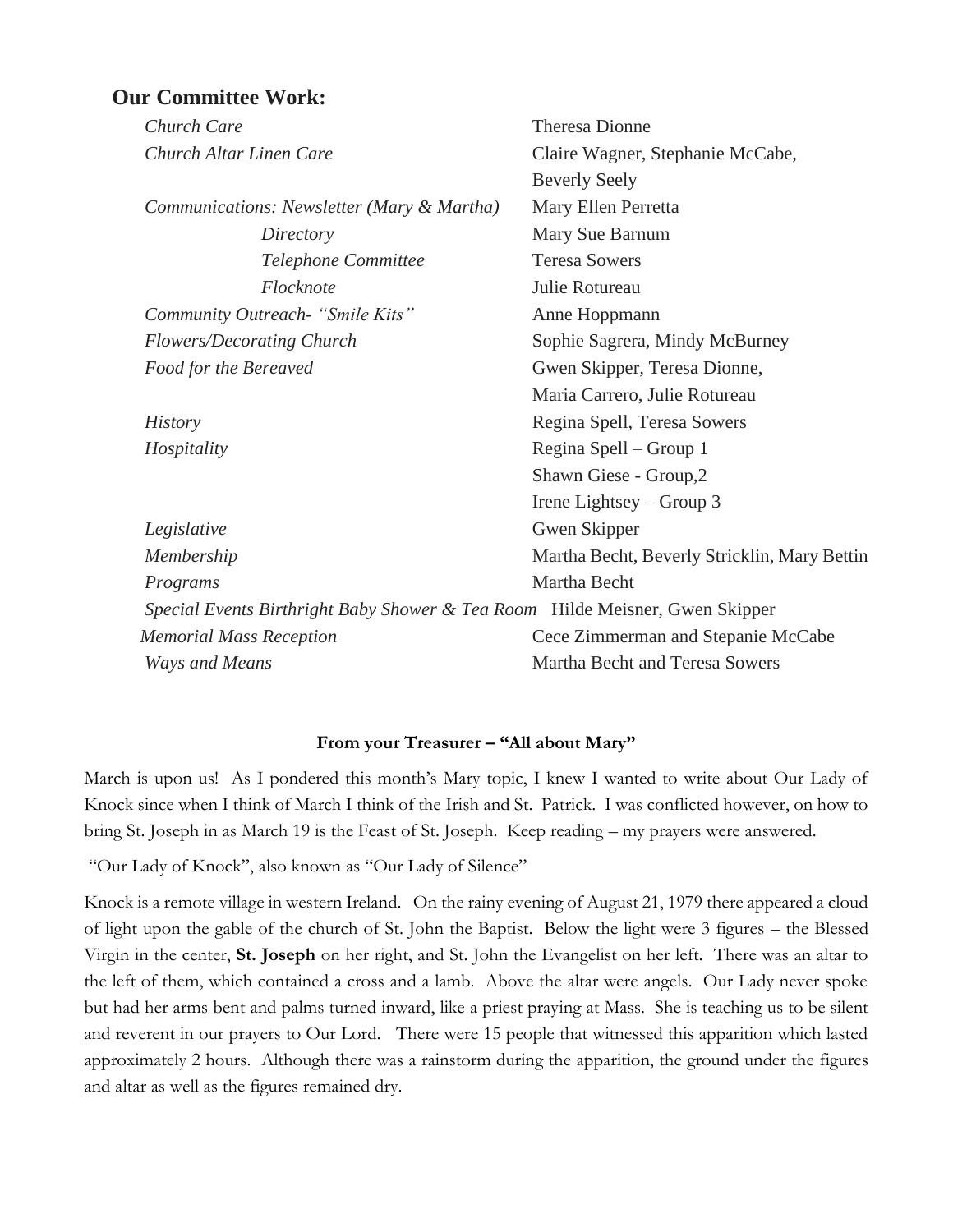Since that time, many miracles have occurred at the sight. There is a shrine built there and the rosary is the main prayer of the pilgrims, hence the Shrine of Our Lady of Knock is also called the "Rosary Shrine".

[\(www.roman-catholic-saints.com\)](http://www.roman-catholic-saints.com/),

A Woman Clothed with the Sun, edited by John J. Delaney

Prayer to Our Lady of Knock

**Our Lady of Knock, Queen of Ireland, you gave hope to your people in a time of distress and comforted them in sorrow. You have inspired countless pilgrims to pray with confidence to your divine Son, remembering His promise, "Ask and you shall receive, seek and you shall find". Help me to remember that we are all pilgrims on the road to Heaven. Fill me with love and concern for my brothers and sisters in Christ, especially those who live with me. Comfort me when I am sick, lonely or depressed. Teach me how to take part ever more reverently in the Holy Mass. Give me greater love of Jesus in the Blessed Sacrament. Pray for me now and at the end of my death. Amen**

**Don't Forget March 13th!!!!!!**



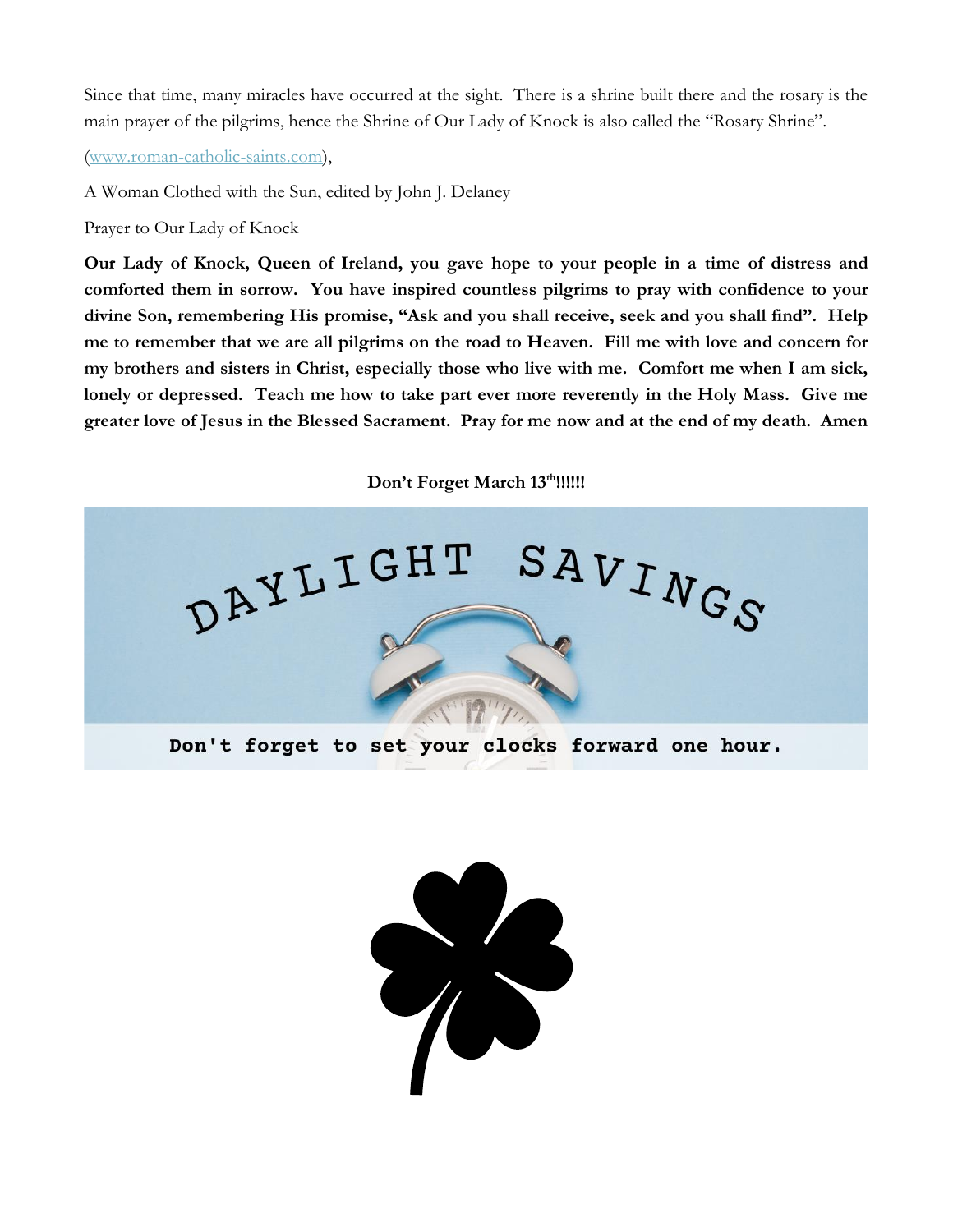# **AN OUTREACH REQUEST……**



# **Let's Support Our Female Warriors!**

**South Carolina Council of Catholic Women – 2022 Convention Project! The Big Red Barn Retreat Blythewood, South Carolina**

**Every year during the SCCCW Convention funds are raised for a specific outreach project. This year the SCCCW Board voted on The Big Red Barn Retreat as the convention project. At the convention, March 25-27, each affiliate donates money to the project.**

**The Saint Joseph Women's Society will be donating \$200 from the society's funds! We invite you, if you are able to do so, to make a contribution to this very worthy cause.**

**The Executive Director of the Big Red Barn Retreat has declared 2022 as the year of the Female Warrior and will be hosting six female only Warrior Pathh (Progressive Alternative Training for Healing our Heroes. This program provides participants** 

**with the tools to lead meaningful, strong lives and have lifelong growth.**

**Once again I ask you to prayerfully consider a donation to help six Female Warriors as they struggle to get back to a peaceful life. They made sacrifices for us….let's help them now!**

**Any donation, no matter how small, is a treasured gift for these amazing**

### **VETERANS!**

**PLEASE MAKE CHECKS PAYABLE TO SJWS AND MARK "RED BARN PROJECT" IN THE MEMO SECTION OF THE CHECK.**

**CHECKS MAY BE DROPPED OFF AT THE MINISTRIES AND ADMINISTRATION BUILDING OR IF YOU ARE ATTENDING THE MARCH 13 RETREAT YOU MAY BRING YOUR DONATION THEN.THANK YOU SO MUCH AND GOD BLESS EACH OF YOU!**